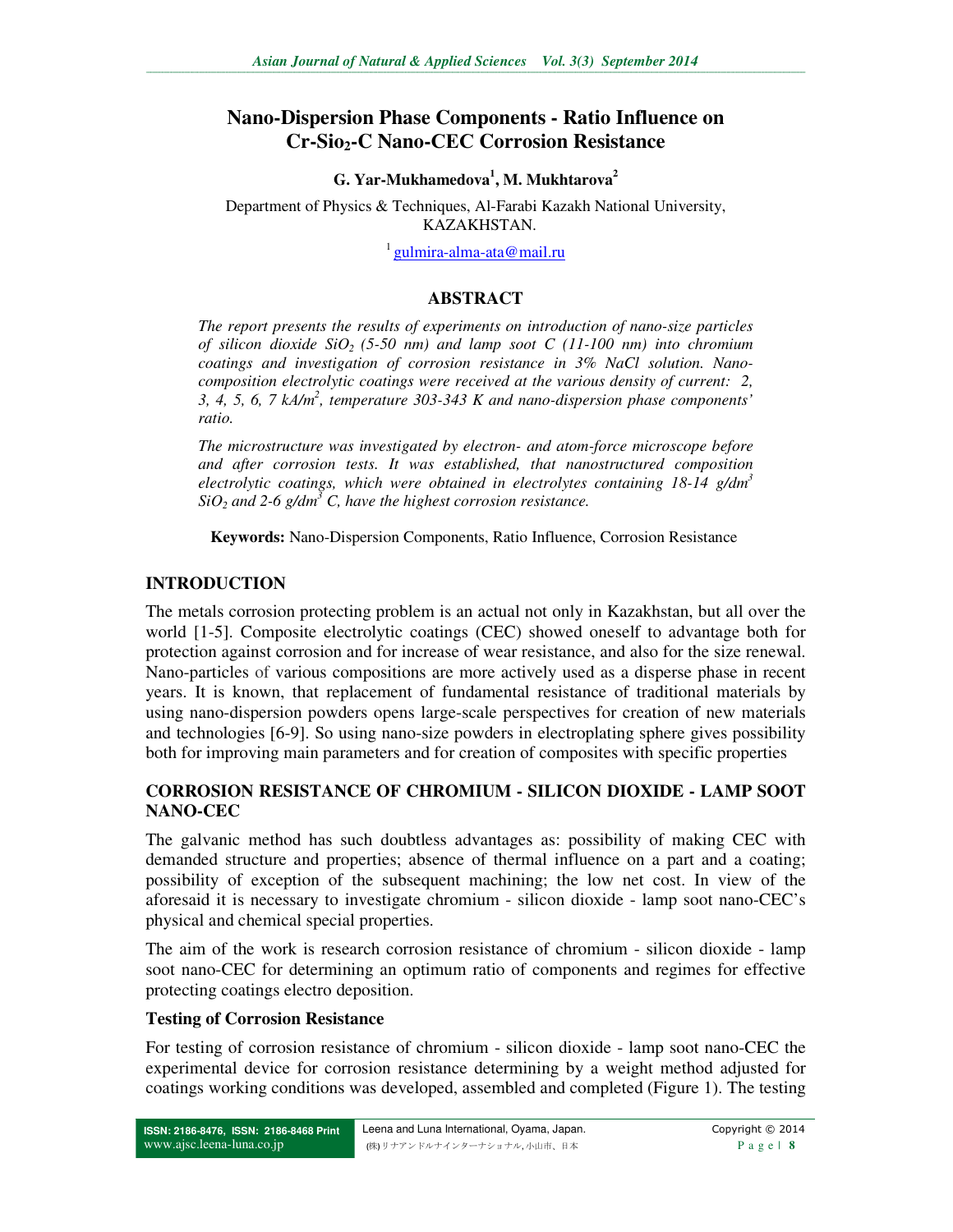stand consists of peristaltic pump 1, boiler 2 for keeping constant temperature, distributor of stand consists of peristaltic pump 1, boiler 2 for keeping constant temperature, distributor of water stream 3, communicating columns 4 for positioning tested samples; thermometer for corrosive medium 5 and buffer 6 temperatures control. In parallel columns the holders of samples are placed, due to this holders 8 coupons, placed for 4 samples per each shoulder of the stand, are simultaneously tested in identical conditions. The speed of stream done by the peristaltic pump is 40 vol/min. 3 % solution of sodium chloride was chosen as the corrosion medium because chlorine ions are high antagonists of chromium. Temperature of the corrosion medium was 293 K. 5 and buffer 6 temperatures control. In parallel columns the holders of , due to this holders 8 coupons, placed for 4 samples per each shoulder of Itaneously tested in identical conditions. The speed of stream done by the stand consists of peristaltic pump 1, boiler 2 for keeping constant temperature, distributor of<br>varter stecam 3, communicating columns 4 for positioning tested samples; thermometer for<br>corrosive medium 5 and buffer 6 tempe



Figure 1. Corrosion testing equipment

Whereas nano-CEC was put onto steel St.3, efficiency of nano-CEC stability was estimated in comparison with corrosion stability of steel St.3 without stability was estimated in comparison with corrosion stability of steel St.3 without coating. Therefore corrosion tests of samples from St.3 without coating were preliminary conducted by gravimetric method (table 1).

|                                                                                                                                                                                                                                                                                                                                                                                                       |      |                      |                      |                                                                   | $K, 10^{-3}$                                                                                                                                                                                                                                                                           |  |
|-------------------------------------------------------------------------------------------------------------------------------------------------------------------------------------------------------------------------------------------------------------------------------------------------------------------------------------------------------------------------------------------------------|------|----------------------|----------------------|-------------------------------------------------------------------|----------------------------------------------------------------------------------------------------------------------------------------------------------------------------------------------------------------------------------------------------------------------------------------|--|
|                                                                                                                                                                                                                                                                                                                                                                                                       | t, h | $m_0$ , $10^{-3}$ kg | $m_l$ , $10^{-3}$ kg | $\Delta m$ , $10^{-3}$ kg                                         | $kg/m^2h$                                                                                                                                                                                                                                                                              |  |
|                                                                                                                                                                                                                                                                                                                                                                                                       | 5    | 17,2019              | 17,2041              | 0,0022                                                            | 0,1989                                                                                                                                                                                                                                                                                 |  |
|                                                                                                                                                                                                                                                                                                                                                                                                       | 10   | 17,2041              | 17,2058              | 0,0017                                                            | 0,2672                                                                                                                                                                                                                                                                                 |  |
|                                                                                                                                                                                                                                                                                                                                                                                                       | 15   | 17,2058              | 17,2048              | 0,0011                                                            | 0,2455                                                                                                                                                                                                                                                                                 |  |
|                                                                                                                                                                                                                                                                                                                                                                                                       | 20   | 17,2048              | 17,2019              | 0,0029                                                            | 0,37395                                                                                                                                                                                                                                                                                |  |
| table's data show, that within 10 hours there is an intensive dissolution of steel, then the<br>ivation film is formed and covers surface of the sample with a friable inhomogeneous<br>which is destroyed for the following 5 hours and carried away by a stream of corrosive<br>ium. Then deeper layers of steel are further dissolved, continuously changing film of<br>osion products is emerged. |      |                      |                      |                                                                   |                                                                                                                                                                                                                                                                                        |  |
|                                                                                                                                                                                                                                                                                                                                                                                                       |      |                      |                      | rolytes with concentration ratio of lamp soot and silicon dioxide | same method was used for estimation of corrosion stability of nano-CEC, obtained from                                                                                                                                                                                                  |  |
|                                                                                                                                                                                                                                                                                                                                                                                                       |      |                      |                      |                                                                   | lm <sup>3</sup> ): 2/18, 4/16, 6/14, 8/12, 10/10, 12/8, 14/6, 16/4 and 18/2. In spite of a variety of<br>mentation modes and nano-dispersion phases concentrations ratio in electrolyte, all<br>ngs showed 15-36 time increase of corrosion resistance in comparison with St. 3 and 5- |  |

**Table 1. Results of steel St.3 corrosion resistance investigations**

The table's data show, that within 10 hours there is an intensive dissolution of steel, then the passivation film is formed and covers surface of the sample with a friable inhomogeneous layer, which is destroyed for the following 5 hours and carried away by a stream of corrosive medium. Then deeper layers of steel are further dissolved, continuously changing film of corrosion products is emerged. e's data show, that within 10 hours there is an intensive dissolution of steel, then the<br>ion film is formed and covers surface of the sample with a friable inhomogeneous<br>hich is destroyed for the following 5 hours and carr

The same method was used for estimation of corrosion stability of nano-CEC, obtained from electrolytes with concentration ratio of lamp soot and silicon dioxide

 $(g/dm^3)$ : 2/18, 4/16, 6/14, 8/12, 10/10, 12/8, 14/6, 16/4 and 18/2. In spite of a variety of sedimentation modes and nano-dispersion phases concentrations ratio in electrolyte, all coatings showed 15-36 time increase of corrosion resistance in comparison with St. 3 and 5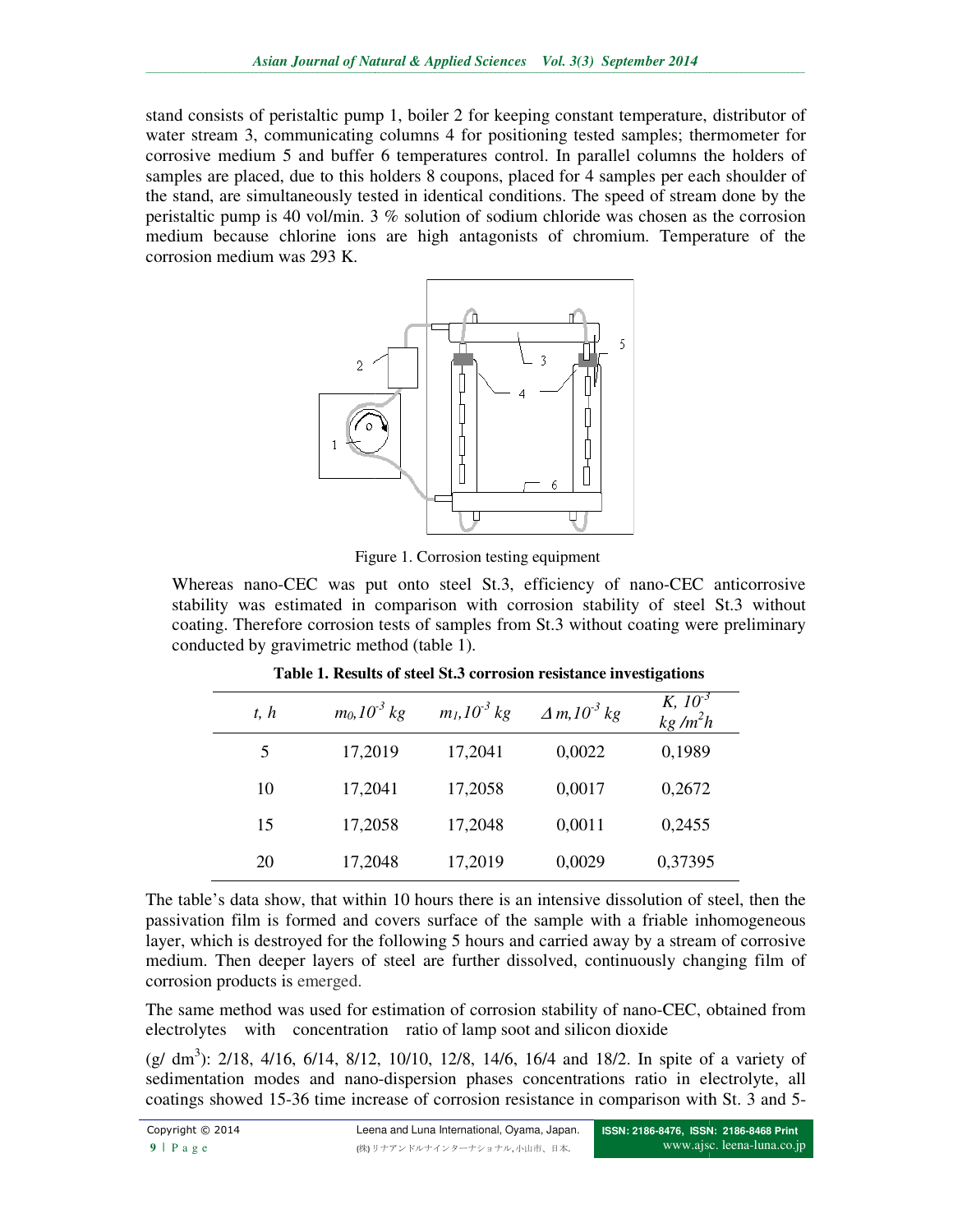12 time increase in comparison with pure chromic electrolytic coating. The deep parameter of corrosion thus was 0, 005-0,  $02.10^{-3}$  depending on modes of sedimentation and electrolyte composition.

We carried out research of corrosion resistance at specially developed stand on the basis of Wheatstone bridge use. In figure 2 change of corrosion resistance depending on time is presented, the figure shows, that the highest resistance has nano-CEC, obtained at 333 K  $(28.10^{-3}$  Ohm), and lowest at 303 K (12.10-3 Ohm). To find out the cause of corrosion stability increase, we had been studied nano-CEC microstructure by methods of raster electronic and atom-force microscopy.

In figures 3 and 4 atom-force microscopy pictures are presented, which show that nano-CEC, obtained at temperature 303 K has large-globular structure. Obviously more smooth structure of surface of  $Cr-SiO_2-C$  nano-CEC, obtained at temperature 333 K is the cause of high corrosion stability of these coatings.



Figure 2. Dependence of electro resistance on duration of corrosion tests for nano-CEC, obtained from electrolyte with concentration 2 g/ dm<sup>3</sup>C+18 g/ dm<sup>3</sup>SiO<sub>2</sub>



Figure 3. AFM image of nano-CEC Cr-SiO<sub>2</sub>-C, obtained at temperature 303 K